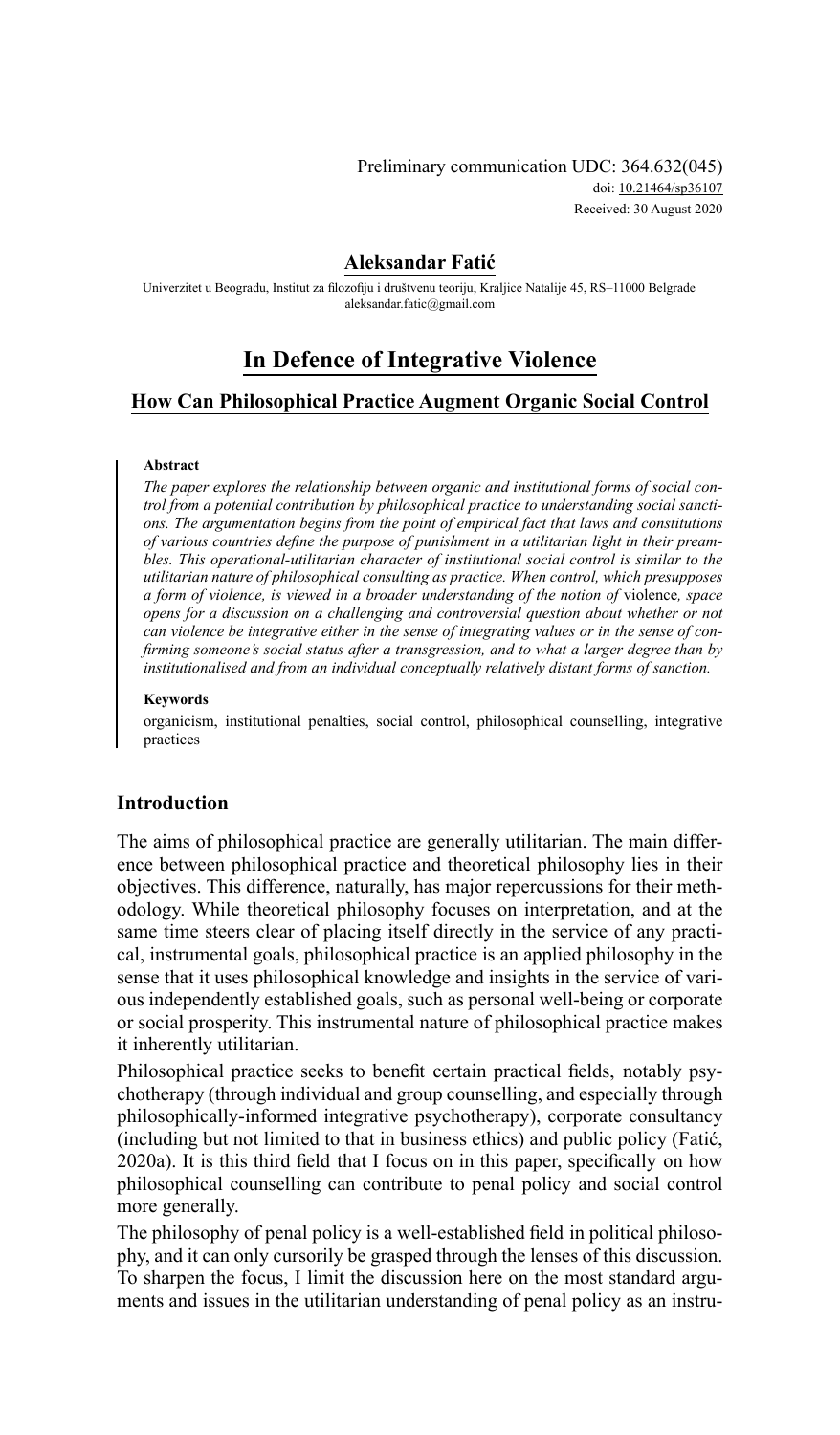ment of social control, and argue how philosophical practice can and ought to augment penal and general social control policy both in policy design and in policy implementation.

I conclude by expanding on the general psychotherapeutic ramifications of social control as a form of socialisation that defines our understanding of psychological normalcy and introduces integrative psychotherapy based on philosophical practice. In the course of doing so, I argue that organic and integrative social control, informed by philosophical practice and couched in integrative psychotherapy, ought not to shy away from corporal punishments, with certain caveats.

# **Utilitarianism as a View of Penal Policy**

What distinguishes utilitarian theories from retributive ones is that the latter generally do not take the relationship between offence and punishment very seriously. For utilitarians, guilt alone is not particularly important for the meting out of penalties; rather, penal policy is justified by its expected beneficial results. Hence, in the utilitarian context, what counts in the justification of a penal policy is only the 'prospective' relationship between the penalty and its expected consequences. Utilitarianism is not based on a commensurability of rights but rather on the idea of a "common good". The inherent aim of any policy of criminal justice, including penal policies, is crime-control. Thus, in practice, utilitarianism tends to define the relevant "common good" *as* crime-control. Naturally, once this is taken as the ultimate policy direction, considerations such as "justice" or "desert" become irrelevant, compared to the relevance of the pursuit of ever-greater "efficiency". In many societies, this efficiency is increasingly seen *solely* in terms of crime prevention. Such a view has significant consequences for certain moral principles, customarily taken to be the backbone of any acceptable system of criminal justice.<sup>1</sup>

Any system of penal policy makes a crucial reference to rules as a normative foundation for the specific implementation of policy. The significance of rules in light of the overall utilitarian framework of operation of social control and penal policy as one of its prominent forms can hardly be overestimated, as the normative interpretation of rules casts a light on the very model of utilitarian reasoning applied in any specific policy. At the same time, the understanding of legal rules that establish grounds for meting out penalties sharpens the focus on where utilitarian moral thinking in penal policy touches upon other methodologies of moral reasoning, including the retributive one.

In all systems of criminal justice, penalties are inflicted because rules have been transgressed. However, the origin and justification of rules may be conceived differently (ranging from their supposed reflecting justice *sui generis*, to their role as merely facilitating predictable relationships between the members of a community). Retributivists and utilitarians generally agree on the authority-giving nature of rules. Their views differ substantially, however, on where this authority-giving character of rules stems from. For most retributivists, rules are the expression of certain corresponding *rights*. For utilitarians, they are prescriptions for optimising, meaning that rules are supposed to contribute to an 'improvement' in the final state of affairs. This means that, for utilitarians, if justice as a basis for penalties does not lead to the most efficient penal policy in terms of crime-prevention, then it ought not to be taken as the most important ground for devising penal policy in the first place. Therefore,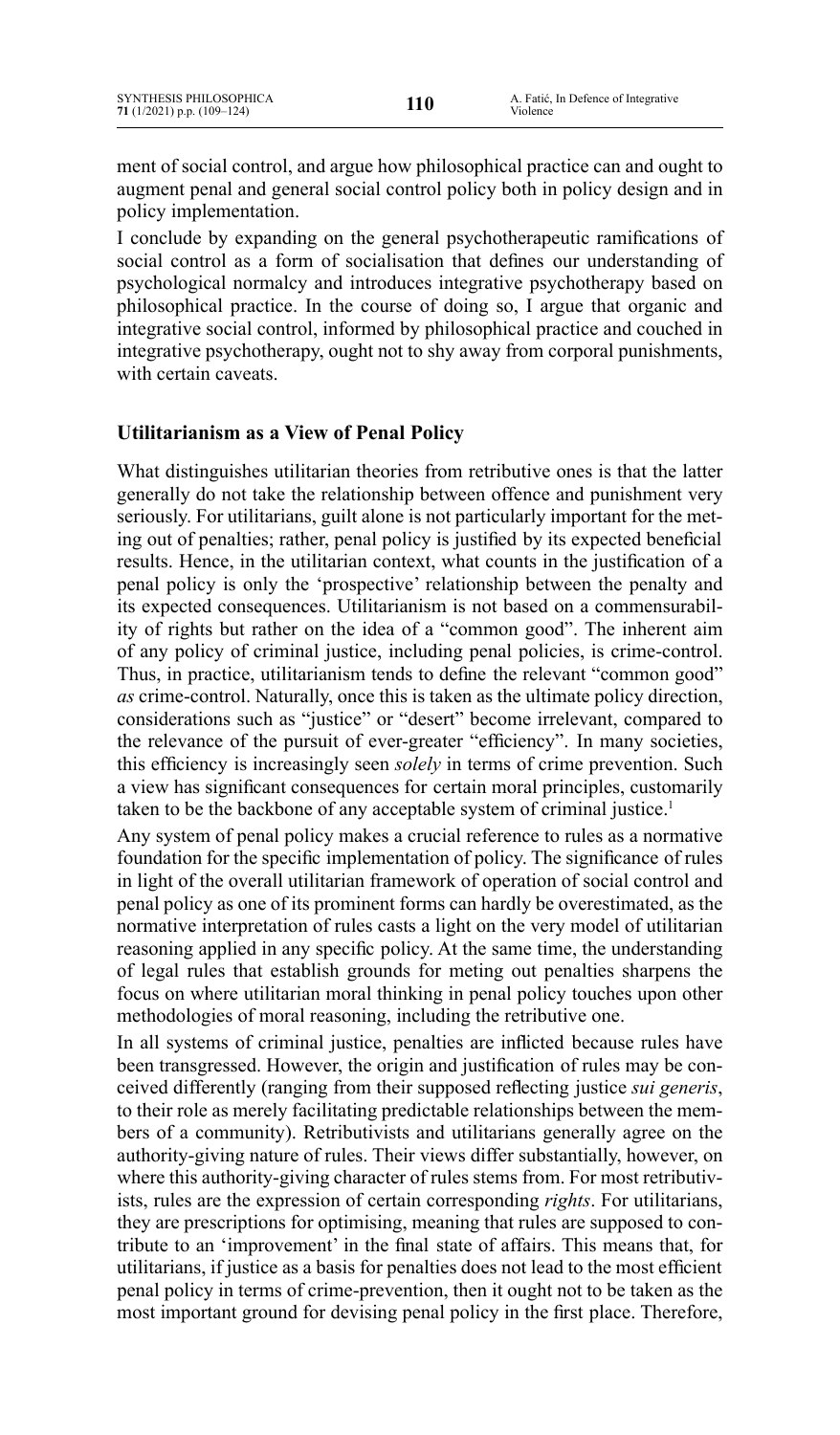those less guilty could be punished more severely, and those guiltier could be penalised less harshly or excused altogether. This apparently counterintuitive consequence has been one of the key points of conflict between retributivism and utilitarianism. For the former, justice seems paramount; for the latter, it seems almost irrelevant.

In this relatively uncontroversial context of rules, the main problem with utilitarianism is that utilitarians do not take rules very seriously in any "genuine", "independent" sense.<sup>2</sup>

A utilitarian is first of all interested in what the "purpose" or "sense" of any particular rule is. She does not distinguish between the aim of a penalty and the ground for its moral justification. As a consequentialist, she considers an action to be justified if: (i) the achievement of its aim would increase 'the cumulative welfare' for all or most stakeholders, (ii) the way the action is proposed seems reasonable in view of actually achieving the aim, and (iii) the cost inculcated by the proposed strategy would not exceed the benefit from the action or policy. Hence, the utilitarian understands rules merely as directions for generally beneficial strategies. Consequently, if a rule could, under certain circumstances, be reasonably considered harmful or insufficiently beneficial *vis-à-vis* the costs of the strategy, then, by utilitarian lights, it should be broken.

This simple version of utilitarianism is an easy victim to malevolent critique. In fact, considerations of benefits arising from control policy usually go considerably beyond individual cases and assume that a degree of orderliness and predictability in meting out criminal sanctions is a prerequisite for an effective strategy of penal controls. Philosophers of morals will thus be prompt to point out that there are two district types of utilitarianism, which must be distinguished at this point in the discussion: the so-called "act-" and "rule-" utilitarianism. Act-utilitarianism entails that the justifiability of any particular action ought to be judged by direct calculations of the benefits and costs of that action. Rule-utilitarianism acknowledges that, although a particular action may not seem sufficiently beneficial in any particular circumstances, its belonging to a generally beneficial "type" or "class" of actions means that it should be taken. Thus, although in particular instances, obeying the law might be seen as inefficient, general obedience of the law is presumably beneficial, and thus the law ought to be obeyed even in those instances where it would be more efficient to break it (Austin, 1995).

Act-utilitarianism clearly presents enormous problems for legal theory. The rules relevant to penal policy are laws. An act-utilitarian would consider any instance of an implementation of law in light of its specific benefits and costs and would thus be open to breaking the law in principle. A rule-utilitarian would consider the law generally beneficial in an overall perspective and further the obedience of laws regardless of the cost-benefit calculations in specif-

1 These lines suggest that the factual workings of existing systems of criminal justice are utilitarian because they all function almost exclusively in the service of preventative aims. Indeed, this applies to all public policy, not just to that of criminal justice. Bob Goodin has also argued that indeed utilitarianism is inherent in any public policy, but that there

is a way of making this plausible from a more comprehensive moral point of view: Goodin, 1995; Fatić, 1995).

2

They do take them seriously *if* they find them to be useful, but they have little respect for rules just because they are rules.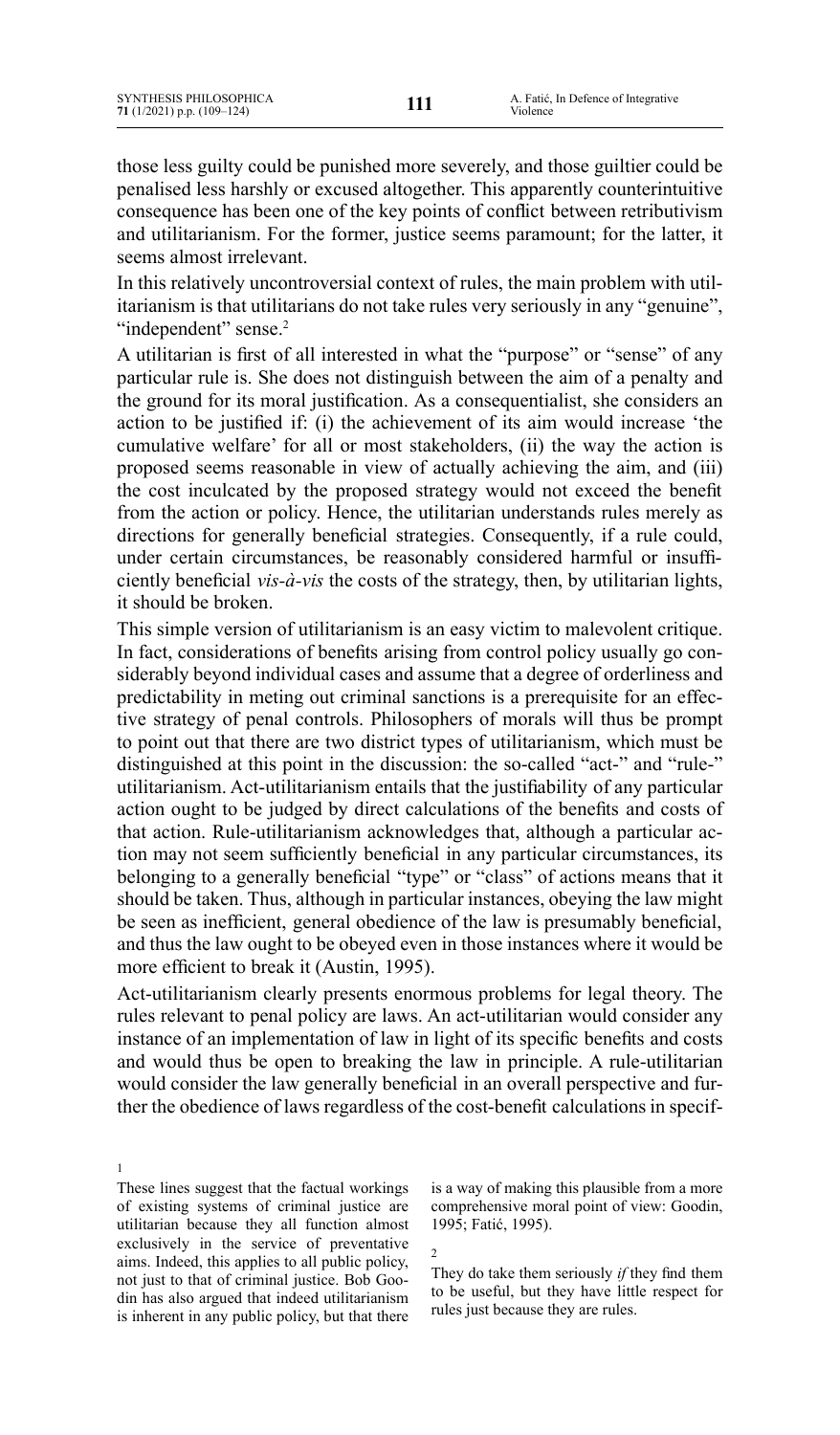ic cases. This would mean that a rule-utilitarian would be open to embracing a value ethics, albeit with a utilitarian justification: embracing certain values, including that of justice, is likely beneficial for the society; the legal system should thus be just; it should mete out punishments according to deserts. While a retributivist will argue that people should receive what they deserve because that is required by their human dignity (the Kantian explanation), or because the criminals' victims or society in general deserve satisfaction, the rule-utilitarian may argue for the same policy of giving people their dues through penal policy, though on completely different conceptual grounds, namely because that is what pays off in the medium to long run.<sup>3</sup>

# **Improvement on the Utilitarian Theme: Anti-Professionalism and Conflict-Resolution**

Tapping the widespread disenchantment with the monopoly of the professionals, such as lawyers, the police, magistrates and judges, prison administration, etc., in the area of criminal justice, Norwegian criminologist Nils Christie proposed a radical anti-professionalist philosophy of social control in his 1981 book *Limits to pain* (Christie, 1981). Christie advocated the main principles of what would soon become the famous "conflict-resolution" movement in criminal justice, seeking to override the traditional norms of social control and introduce more conciliatory and far-reaching strategies than the traditional penalty-oriented approach.

The first and main principle of conflict-relation is, as Christie proposes it, that the application of punishment as deliberate infliction of pain ought to be avoided whenever possible. Only in exceptional, extremely serious cases should offenders be penalised. In most other, more "normal" cases, offenders must be treated in an integrative way.

To avoid punishment, the main mechanism of conflict-resolution, according to Christie, should be *compensation*. In some cases, this is fairly straightforward: if the offender is able to "give" something to the victim or the community to "make up" for the crime, it could be seen as fair. If the victim, or the community, opts for compensation and looks to obtain good value in return for the damage suffered in the first place, some of the crucial features of criminal disputers are absent.

Forms of compensation exist in most criminal justice systems. Measures of community service are well-known, as are parole-type sentences and other measures designed to mitigate the aggression and confrontation inherent in any penalisation. Yet, where "conflict-resolution" is in principle different from existing criminal justice systems is in placing a far greater emphasis on the non-punitive measures, while most existing systems are *based* on the idea of penalties in current criminal justice systems; non-punitive measures are more of an *exception*.

The most obvious shortcomings of "compensatory justice" as proposed by Christie, and at the same time the crucial differences between criminal and tort cases, stem from the strong affective reactions to more serious crimes. There is a very simple relationship of proportionality here: the greater the amount of antagonisation produced by the crime, the lower the probability that compensatory justice will take place, and the greater the chance of violence in return.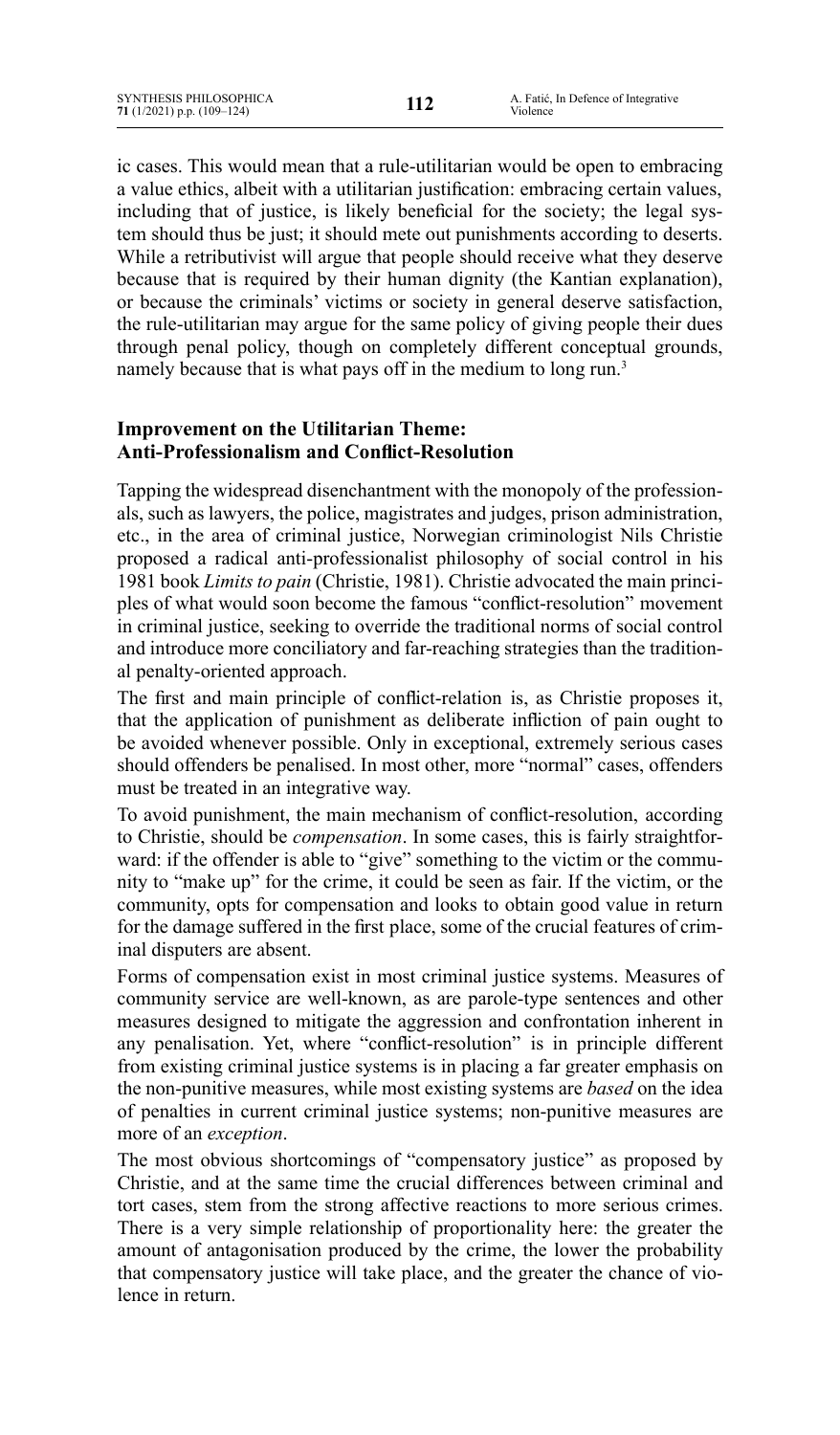In cases where the community's feelings are so aggravated that punishment cannot be avoided, Christie argued for what he called "absolute punishment", an "act without purpose", that does not instrumentalise the offender by seeking to deter or reform her. If punishment is simply an expression of "grief and mourning" by those harmed by the crime, then it must be inflicted directly by the community concerned, not by detached, professional caretakers of institutional "criminal justice".

Direct punishment, including various forms of corporal punishments (some highly economically and democratically advanced countries today use corporal punishments as less harsh forms of punishment than the institutional policies of penalisation and imprisonment, e.g. Singapore), if they are inflicted directly by those members of the community who are harmed by the offence, can be highly integrative.

In the Australian Aborigines tradition, members of the victims' family were allowed to spear the offender (sometimes the murderer) in front of all of the others, and in by far the most cases, they chose to do so in a way not intended to be lethal (e.g. spearing the person in the leg rather than in the torso). In many cases, those directly victimised by the offence chose to refrain from hurting the offender entirely. The experience offered a degree of catharsis and direct contact between the offenders and the direct or indirect victims of the offence, allowing a resumption of relations after the incident.

Christie here hinted at what I call an integrative community as the standard for "full-blooded" human relationships. He grounded his view of organic community in a broader socio-economic context:

"Stepwise, we have in [industrialised] countries […] been through four important stages. First, *the primary sector* – farming and fishing – has become mechanised. The number of hands needed has gone down dramatically. That was good for *the second sector* represented by industry. That sector got more competing empty hands, until their level of mechanisation reached an unbelievably high level, and their need for workers also diminished. Again good for *the third sector* – service, administration, hospitals, universities, which happily absorbed some of the surplus – until the vengeance from the up to now unindustrialised countries reached us. This is what has just happened. Those societies still in the second and third stage have entered the by now close to completely open market, taken over essential parts of production and left us with a huge service sector to be paid for by the diminishing returns from our national industrial system. At this stage, most highly industrial countries have chosen the same instinctive reaction; they stop the growth of the service sector. Those countries worst off start to diminish that sector also. The post-industrial society is there." (Christie, 1981, p. 6)

This, of course, has a wide range of implication; according to Christie, those who were able to retain paid work were in a weakened barging position and were therefore going to receive "less of everything through their official salary". To compensate for this loss, they turned to the "grey economy", the background economic structure reminiscent of the pre-modern community: after hours, the mechanic repairs his friend's car for a favour in return. A whole set of relationships arises, independent of the formal economy and, accordingly, of the state. To preserve income and stability, one must retain strong ties with the neighbourhood. This constellation of informal, but for that matter, no less

3 The reader must be warned that this is only a very general discussion of traditional forms of utilitarianism indeed. In no case is this a sufficient analysis for the appraisal of all forms of

utilitarianism. More details on the philosophical and legal issues to relating to utilitarianism and retributivism can be found in Fatić, 1995.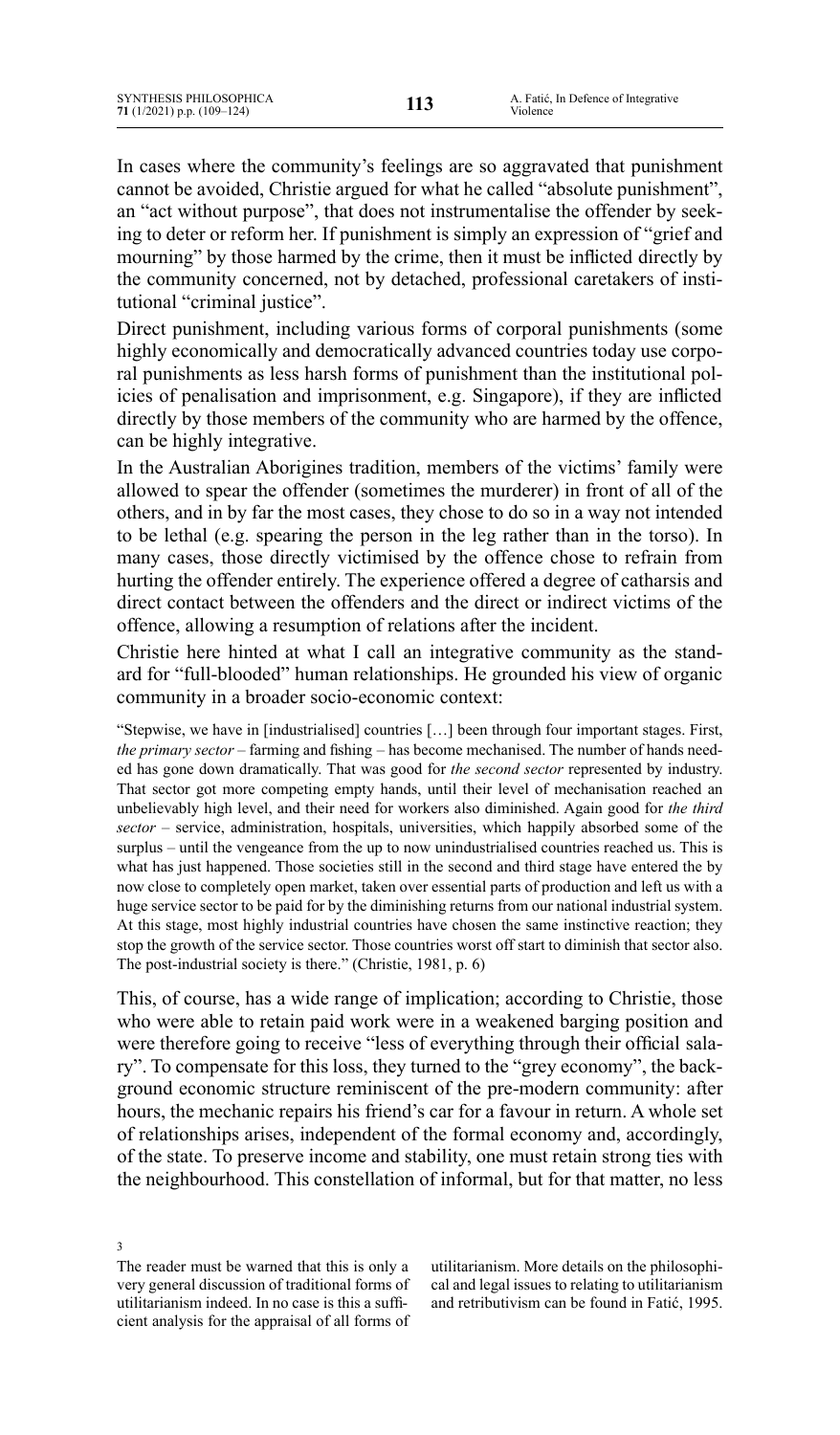binding relationships, is the very definition of the informal or neighbourhood community:

"In other words: it pays to be a member. If the formal economy deteriorates even further, membership will be a necessity for survival. We are anew in the situation most humans always have been in, where participation, trust, communal living and mutual dependence become the central elements in life. These are exactly the conditions where participatory justice might function at its best." (Christie, 1981, p. 109)

From the present perspective, this is a description of how it could have happened. Christie's (and many others') ideas about communal living through "shade economy" has come true, if anywhere, *not* in industrialised societies, but in socialist, traditionally thought of as less developed and less industrialised ones, where the official ideology of equality both of opportunity and wealth, and the resulting failure of the official economy, have led to the development of a large grey economy. This could be seen at its best in the socialist world of Eastern Europe between World War II and the late 1980s. The failure of the formal institutions, in many respects, helped create an amazingly comprehensive, and, in some aspects, rather idyllic network of ties, mutual obligations and, above all, solidarity. This network of communal ties was largely detached from institutions. They were there as a necessary evil, but nobody expected the institutions to work effectively. Instead, when people wanted to get something done, they turned to their friends, relatives, neighbours, asking for concrete help. They circumvented the institutions.

On a more general, methodological level, a sentimental view of the organic community echoed by Christie's philosophy "against pain" is reflected in the so-called "Alternative Dispute Resolution" theory (ADR). ADR procedures are largely defined in a negative way, as:

"… those non-coercive processes, which are alternatives to the formal legal or court system, in particular, multi-door courthouse programmes, neighborhood justice centers (…) or community justice centers […]." (Scimecca, 1993, p. 212]

It is a sad fact that today ADR is used primarily with a rationale to reduce the overcrowding of courts with cases, rather than as a theoretically well-supported policy aimed at reducing the stress of institutional resolution of disputes in favour of a more organic approach to human conflict. However, this fact brings us closer to the role philosophical practice may play in advancing a more plausible return to the organic community in penal policy by bringing together the fundamental ideas of Christie and many proponents of the anti-punishment view, including the advocates of ADR. Clearly, life has shown that neither Christie's socialist idealism nor the technocratic ambitions of ADR have succeeded, as Christie's views remain only as a backdrop of penal policy thinking in Scandinavia today, while ADR plays a marginal role compared to that of the judiciary in most countries where it has been introduced. Does this mean that organic justice as a philosophical concept is doomed in favour of institutionalism? I would suggest differently, and I argue, following modern Lacanian psychoanalysts, that socialisation is what generates normalcy in both the individual and the collective and that the ultimate function of penal policy, as of any policy, in fact, is to contribute to socialisation or resocialisation of individuals to certain key values. I consider Christie's views and those embodied in ADR as correct in general; I hold that the organic way of thinking about social control and penal policy is the most effective, and I argue here for a sensitive idea: the organic justification of corporal as opposed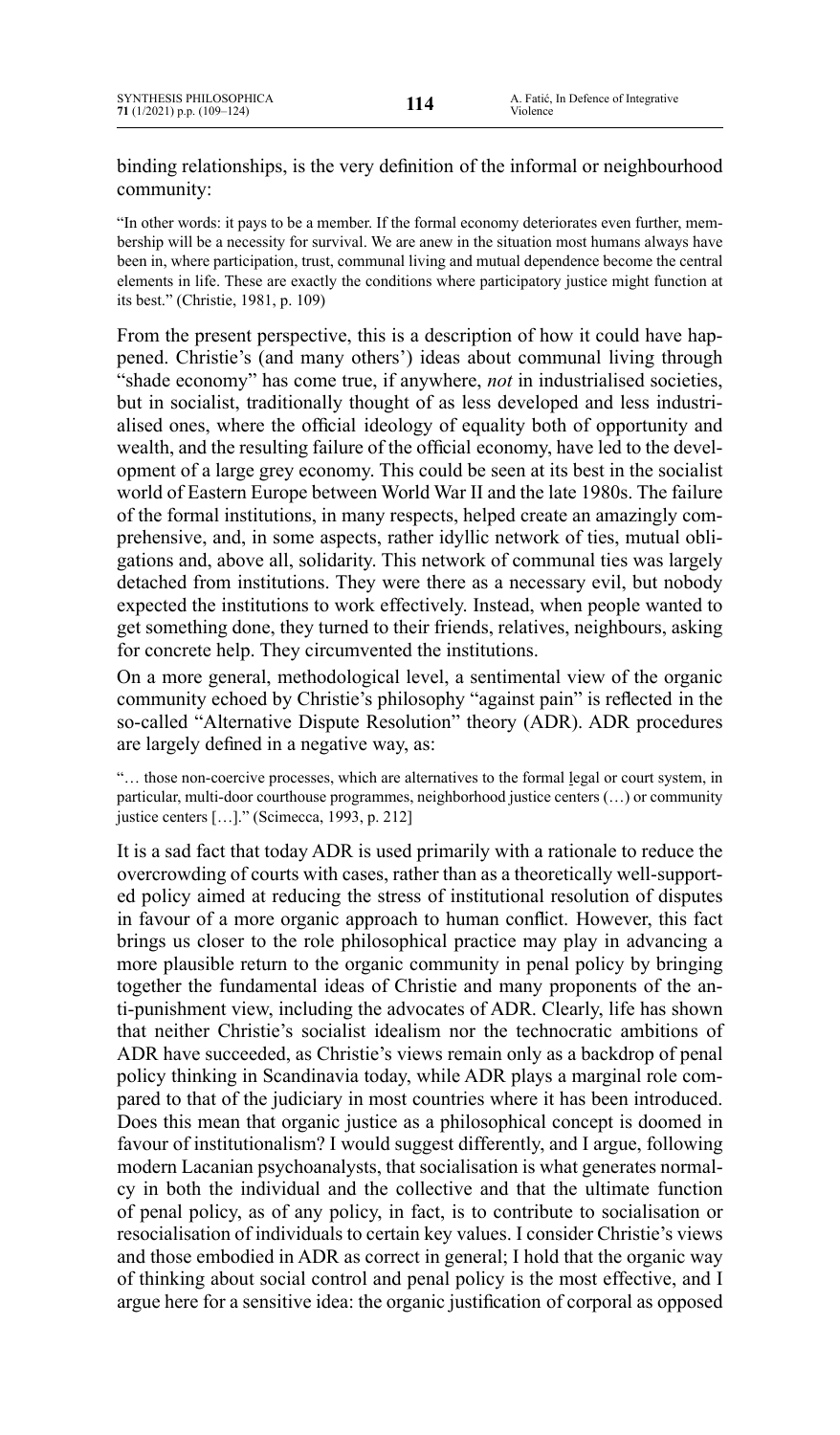to institutional punishment. Thus, my question is whether lashes should, in some cases, substitute imprisonment, and how "philosophical" corporal punishments can be.

# **Socialisation, Normalcy and Violence**

As has been mentioned several times in passing so far, one particularly useful way of portraying normalcy in psychotherapeutic tradition is as a standard of socialisation. The ideals of normalcy in most societies conform to the ideals of character traits and general features of ideal members of the community. Such qualities typically include responsibility, sensitivity to general interest, willingness to self-sacrifice, resilience, creativity, empathy, etc. Most such attributes get included in the various diagnostic criteria for mental health or mental illness. It is the process of socialisation that is primarily responsible for how 'normal' we become later in life; consequently, the structure of socialisation accounts for the need for various structural interventions in cases of neurosis or psychosis, intended to address the problems that had originated during early socialisation.

According to Lacan and the modern Lacanians, the *primary signifier* (the bearer of symbolic influence on personal development) for socialisation is "Name of the Father". A fatherly figure of authority is responsible for a person's maturing into a healthy member of society and thus a psychologically healthy human being; any structural impediments to the exercise of Name of the Father in a child's life may result in neurosis (where Name of the Father is blocked) or psychosis (where Name of the Father is absent or removed). Consequently, the interventions appropriate to neurosis require addressing *jouissance* (drive of satisfaction or dissatisfaction, pleasure or displeasure associated with life's experiences and one's choices) "at the level of the real", meaning dealing with the motivation associated with a sense of pleasure with regard to specific actions and experiences (such as changing one's habits, reframing one's decisions, etc.). Where psychosis is present, the intervention is generally at the interface of the Real and the Symbolic, it is focused on repairing the person's symbolic resources to process the otherwise unbearable experience of the *Real* (helping the person develop an understanding of their experiences which is both bearable and potentially productive for dealing with life's difficulties). How the Symbolic is repaired in the psychoanalytic treatment of psychosis is complex and falls beside the scope of my present discussion: what I want to take away from the Lacanians here is the idea that normalcy is associated with socialisation alone.<sup>4</sup>

The insight that normalcy is the result of socialisation is immensely important for our understanding of social control and a proper conceptualisation of violence as a part of socialisation. This, in turn, has serious repercussions for our understanding of organicism in criminal justice and the potential of the use of corporal punishments (direct, physical violence) as the most effective and, at the same time, more benevolent and less harmful instrument of socialisation and resocialisation (including punishment) than institutional penalties (imprisonment and the like).

<sup>4</sup> For the most influential present discussions of these issues see Verhaeghe, 2008; Redmond, 2004.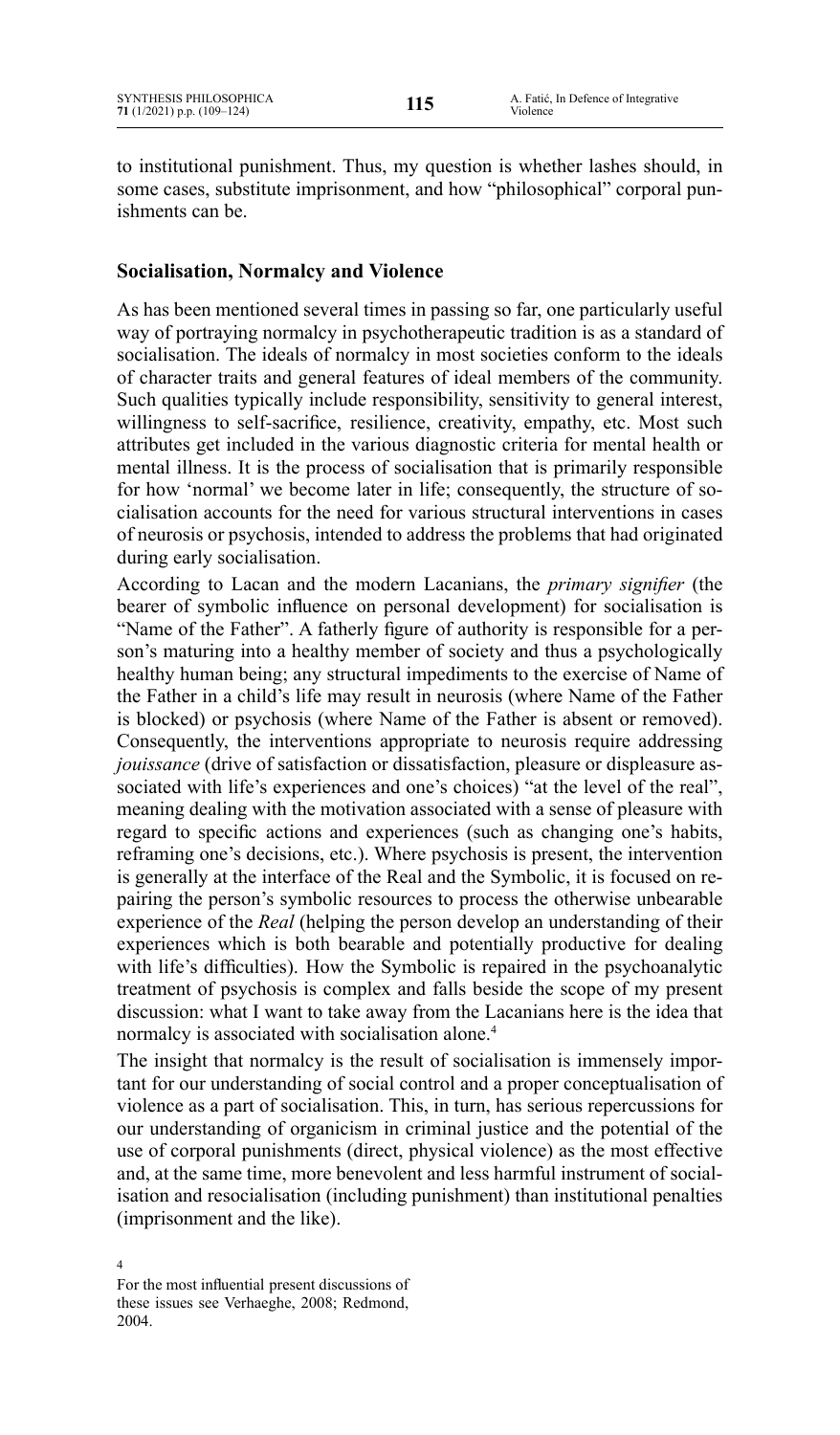One particular way in which corporal punishment is customarily used for socialisation is in child upbringing. While recently prolific laws that have been enacted across the western world actually prohibit the corporal punishment of children and call it "violence", the proverbial smacking of a child to discourage her from touching a hot oven or crossing a street alone has been part of child upbringing for centuries. There is reason to consider corporal 'punishment' in the context of socialisation more generally, because of the long experience of its use in human civilisation, including for highly benevolent purposes, not only for child rearing, but also in the training of soldiers, who are subjected to various types of corporal sanctions (e.g. physical exertion as a disciplinary measure) as part of their military drills.

The benefits of corporal sanctions are obvious: where they are used as punishments, such penalties are immediate and direct; they are thus able to convey a particularly clear message of the community's or collective's disapproval of a person's choices.

Corporal punishment is brief, and after it is administered, the person is free to go, which makes it a fairly light punishment with potent symbolic meaning.

The element of humiliation, where the punishment is executed publicly, is exceptionally pronounced, and this leads to the preventative effect of shaming, which has been proven one of the most powerful deterrents from reoffending in the future (Braithwaite, 1989, p.  $62-76$ ).

Such punishments are not demanding on resources, they are cheap, do not require sophisticated facilities or specialised staff, and are thus not burdensome on the community.

Finally, corporal punishment is organic in the sense that, although the symbolic potential is exceptionally high, it leaves room open for the offender's reintegration into the community, just as a corporally punished child or soldier remains a loved member of the community. This is starkly different from the long-term alienating effect of institutional punishments, such as imprisonment, which is regarded in society as a "school of crime", rather than an instrument of moral and personal reformation, and is thus usually accompanied by a lasting distrust of the offender, even after she has served her prison sentence.

To illustrate a case for corporal punishment as an instrument of resocialisation and/or moral education, I relate to a recent true story about abuses by social workers and social service leaders in Serbia.

# **Organised Crime in the Social Services of Serbia: Can Organic Penalties Address Organised Crime against the Vulnerable?**

In the Jewish tradition, those who offended the fundamental values of the community or the most deeply held religious beliefs were subjected to *herem*, or "destruction". The practice was later transformed into excommunication.

"Whoever sacrifices to a god other than the Lord alone shall be proscribed [*Herem*]." (Exodus, 22:19)

"If You deliver this people into our hand, we will proscribe [*ve'hecheramti*] their town." (Numbers, 21:2)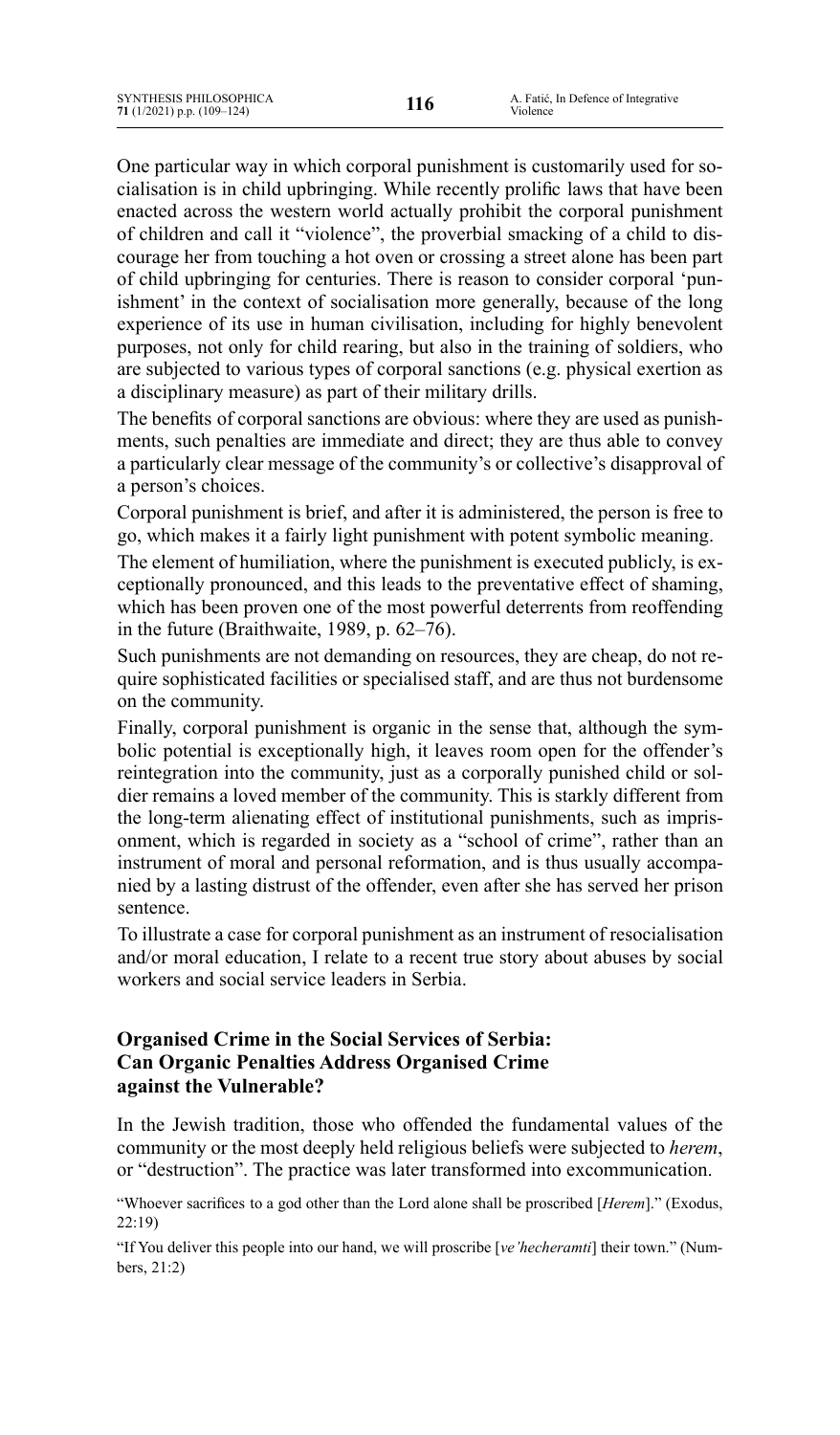Those who are considered to represent an affront to the dearest values and existential interest of the Jewish people or to their very identity could be subjected to Herem. They could be killed, and the Old Testament uses the word *destroyed* in the same way as we speak today of "destroying pests". There is intense community hatred involved in Herem: but it is a hatred of those who, by their actions or way of life, threaten the fundamental sense of decency, religion, or the highest values of the Jewish people. In later practice, Herem took the form of religious excommunication and was perhaps most infamously passed in 1656 by the Sephardic synagogue in Amsterdam on Baruch Spinosa.

Herem is an essential ingredient of an organic understanding of social control: especially in its original form, it is the same moral intuition that, in a less drastic form, has led some modern countries, such as Singapore, to institute public lashing for certain offences that are a particularly obvious affront to public decency.

In modern western democracies, there is hardly a greater affront to basic decency as abuses of public authority to trade in children or poison and abuse the elderly. This has happened within Serbia's social services, and this case illustrates an argument for a modern version of organic Herem in the form of immediate corporal punishments.

In June 2020, the UNESCO Chair for Bioethics for Europe publicly asked the Serbian President to urgently initiate new legislation to reduce the legal role of social services and recommend the Serbian government to order a systematic police investigation of social services (Beta & N1, 2020a). The UNESCO Chair suggested that files should be seized and social workers detained wherever there are indications of child trade or other types of organised crime (Beta & Global Media Planet, 2020). The information the UNESCO Chair had received indicated corruption by social services in child custody cases, abuse and neglect of the children entrusted to them, serious official misconduct, and falsification of data about Coronavirus cases in institutions run by social services.

Immediately after this public appeal, within one month, two major scandals errupted with social services: one which involved a 12-year-old girl whom her mother had forced into prostitution (J. C. M., 2020), and another one, where in a state-run home for the elderly, the residents had collectively contracted scabies and had then been treated by medication for animals (Novosti, 2020)!

Are these not cases for Herem?

To make things worse, the relevant government department, which is in charge of oversight of social services, had issued a directive to social services to seize all children from parents if children were found to be working. The Ombudsman then instructed the Ministry to revoke that instruction and instead instruct the social services to help the low-income families whose children are working, rather than taking away their children. The Ministry refused to comply (Beta & N1, 2020b).

Is this not a case that offends our basic intuitions about decency, mercy and solidarity, about our very moral and social identity? Is this not the case for Herem (cf. Fatić, 2020b)?

Now consider the potential responses to this situation in a social context where this level of crime in social services is possible in the first place.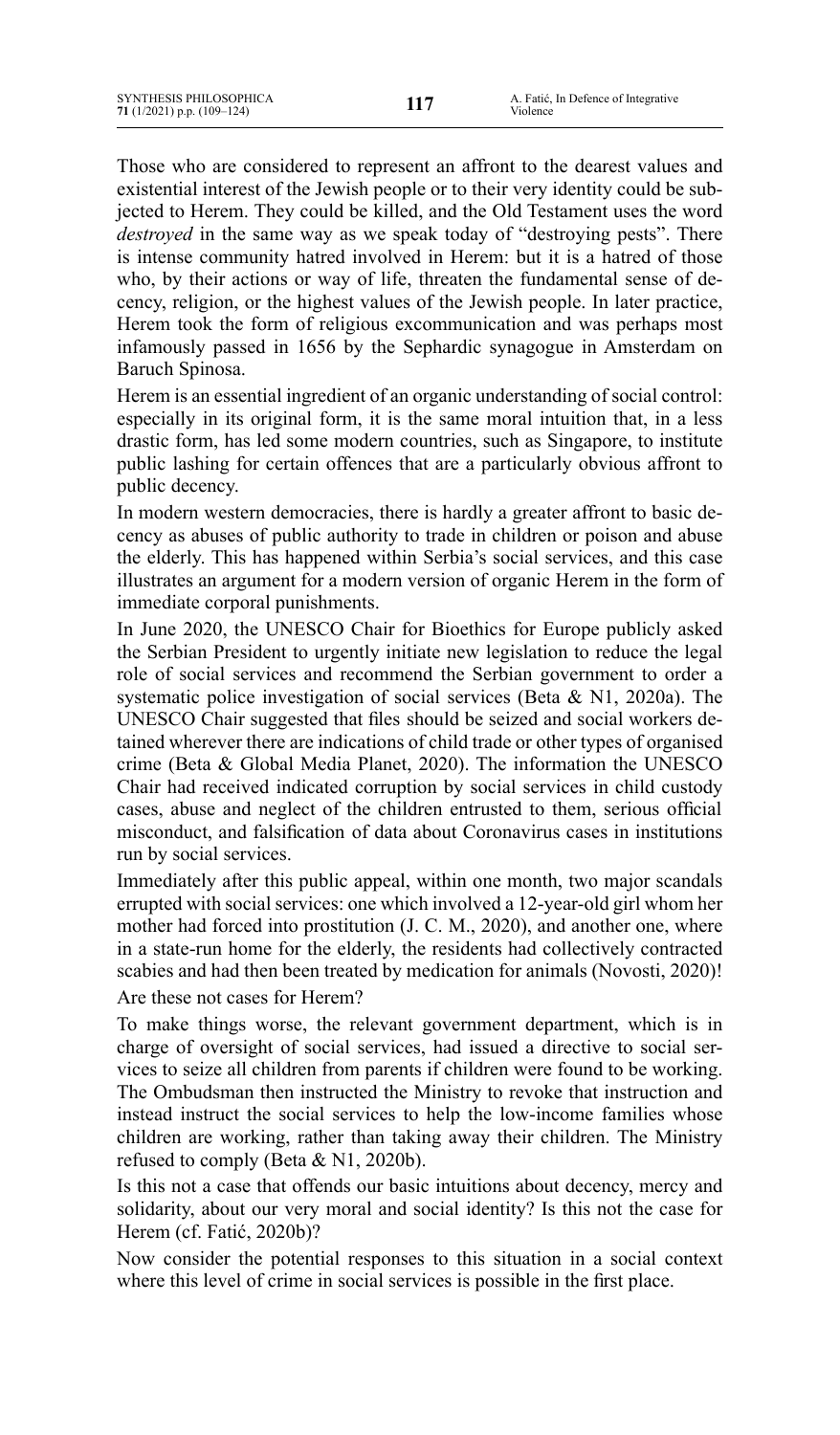Institutional penalties would require years to be implemented. During this time, many of those responsible would retire or otherwise leave the social services and the government. The cases would be forgotten, and a message on social workers most lost, even if the institutional punishment is meted out in the end. Meanwhile, those charged would undergo prolonged stress and extensive costs associated with the trial: legal costs, long-term consequences of the prosecution to their immediate social relationships, partnerships, families, health. A prison sentence as the outcome would make all these unwelcome consequences much worse. After the sentence is served, the "convicts" would face a whole new set of personal and social issues in their reintegration into the community.

Herem, as a moral intuition, is particularly important in dysfunctional social and political systems, where the system is unwilling or unable to quickly mete out institutional punishments to the transgressors of key social rules and values, or relatedly, in systemically corrupt institutional structures. The described system of social services belongs to the latter category, being so permeated by clientelistic relationships that blowing a whistle in the system only leads to attempts to stifle the whistleblower. In the described case, this is exactly what happened to the head of the UNESCO European Chair for Bioethics, who was dragged through the tabloids and whose confidential family data were published by the political and media clique effectively victimising both him and his children (Beta, 2020a). This all happened in a country whose government, in August 2020, decided to allocate 9200 bottles of seized pear brandy to a local hospital "for disinfection" (Beta, 2020b).

The intuition behind Herem articulates public anger at the violation of communal values and, fundamentally, stands behind any political revolution. It is an essentially integrative intuition and practice that rallies the community behind a collective response to insult and offence, thus reaffirming its identity and providing its individual members with guidance on what is important in society.

As violence is an integral part of socialisation, and clearly in dysfunctional political systems socialisation, both of individuals and institutions, is disturbed, the integration of such communities must include a degree of violence through resocialisation. The more integrative the violence, the better the expected results.

# **Why Integrative Violence is Psychotherapeutic**

Closely related to the concept of integrative resocialisation through the use of integrative violence is the concept of integrative psychotherapy. This is a form of psychotherapy that focuses on values and community bonds, as well as the integration of cognitive and emotional identity perceived as a composite result of socialisation. Such a composite process integrates a human personality around communal values; thus psychodiagnostic's inevitable tendency to focus on the features and character traits of ideal communal membership as ideals of "mental health". In integrative psychotherapy, personal authenticity is merely a personal style of following values that are fundamentally shared with the other members of a community (cf. Fatić, 2020a).

Everything we achieve in our personal growth is a part of socialisation, including the development of awareness of our personal authenticity. Psychotherapy is thus also a form of socialisation. The principles of psychotherapy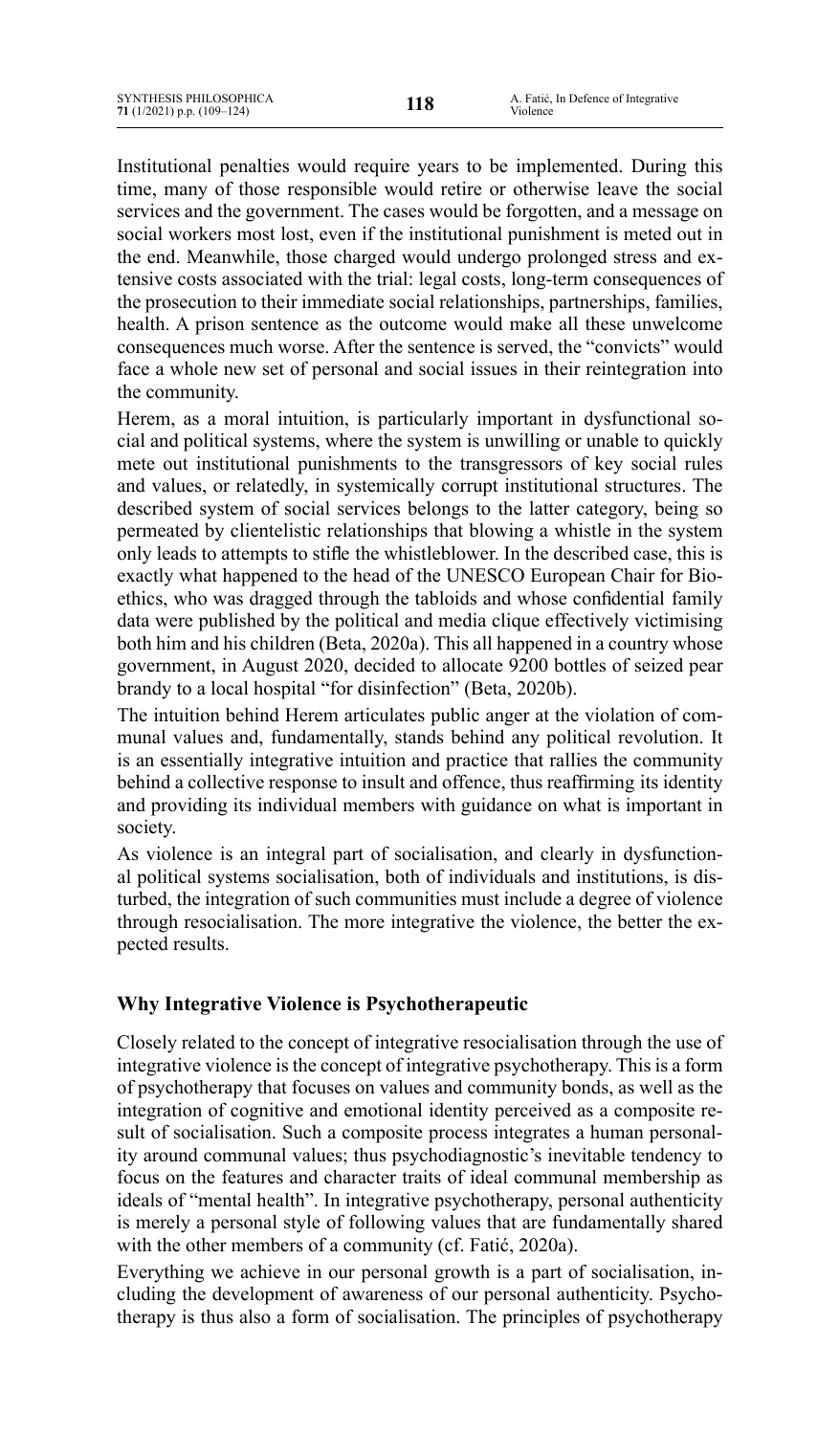are built into all interpersonal aspects of our lives. Thus, there is reason to consider social control to be subject to the same principles of psychotherapy, to the extent that psychotherapeutic values and principles derive from those that found our self-perceptions and interpersonal relationships. Integrative psychotherapy, in this context, impacts our understanding of integrative socialisation and, by extension, of integrative social control.

Integrative psychotherapy, like any other therapy, involves violence. This is what could be called a "loving violence": we nudge our clients to move towards more productive and happier perspectives, using a variety of philosophical and traditional psychotherapeutic methods and concepts. It is the same type of loving violence that we exert on those we love when we ask them to change so that our relationships might become sustainable. It is the same kind of loving violence that we exert on our children when we push them to develop new behaviour patterns and change to meet life's challenges. The results of this loving violence come to one composite outcome: better integration of personal identity based on tighter and healthier socialisation with a relevant community.<sup>5</sup>

Integrative social control involves loving and some less loving violence, with the same goal: to achieve a quick and effective moral and personal change without inflicting lasting damage either on the offender or on the community. While corporal punishments such as public lashings in Singapore might seem harsh, in fact, they are highly benevolent and highly integrative. In the described example, with systemically criminalised social services, the public lashing of those caught red-handed neglecting children or abusing the elderly, or even trading in children during child custody trials, could be seen as very lenient given the gravity of the offences. Such punishments would be benevolent yet clear expressions of the community's Herem with regard to such behaviour. They would likely cause a quick change in the practice of social services, and would thus most effectively serve the utilitarian aim of social control by efficiently protecting the interests and values of those most vulnerable (the 'clients' of social services), while at the same time avoiding an existential impact on those punished or major costs of institutional punishments that would otherwise be incurred by society.

Our view of violence has changed over the years; one could probably claim that a categorical prohibition or stigmatisation of violence has become one of the most structurally violent forms of culture; however, violence remains an integral part of organic human relationships, and like any other type of relationship, it can be benevolent or malevolent, lenient or harsh, justified or unjustified. Not every violence is unjustified, even in informal communal relationships; in fact, many types of violence are necessary and constructive. They are potentially highly integrative. The same is the case with well-conceived corporal punishments; they could, and should, be instituted especially in dysfunctional social and political systems to effect quick improvements, save resources and provide a maximum prospect for the offender's integration. From the point of view of socialisation as the ultimate criterion of 'normalcy' and integrative psychotherapy's view of the role of the community and commonality in mental and social well-being, considered and carefully

5 One might choose another relevant community compared to someone else, especially when value-communities are at stake, but this is a

different and more advanced topic in integrative theory that goes beyond my immediate scope here.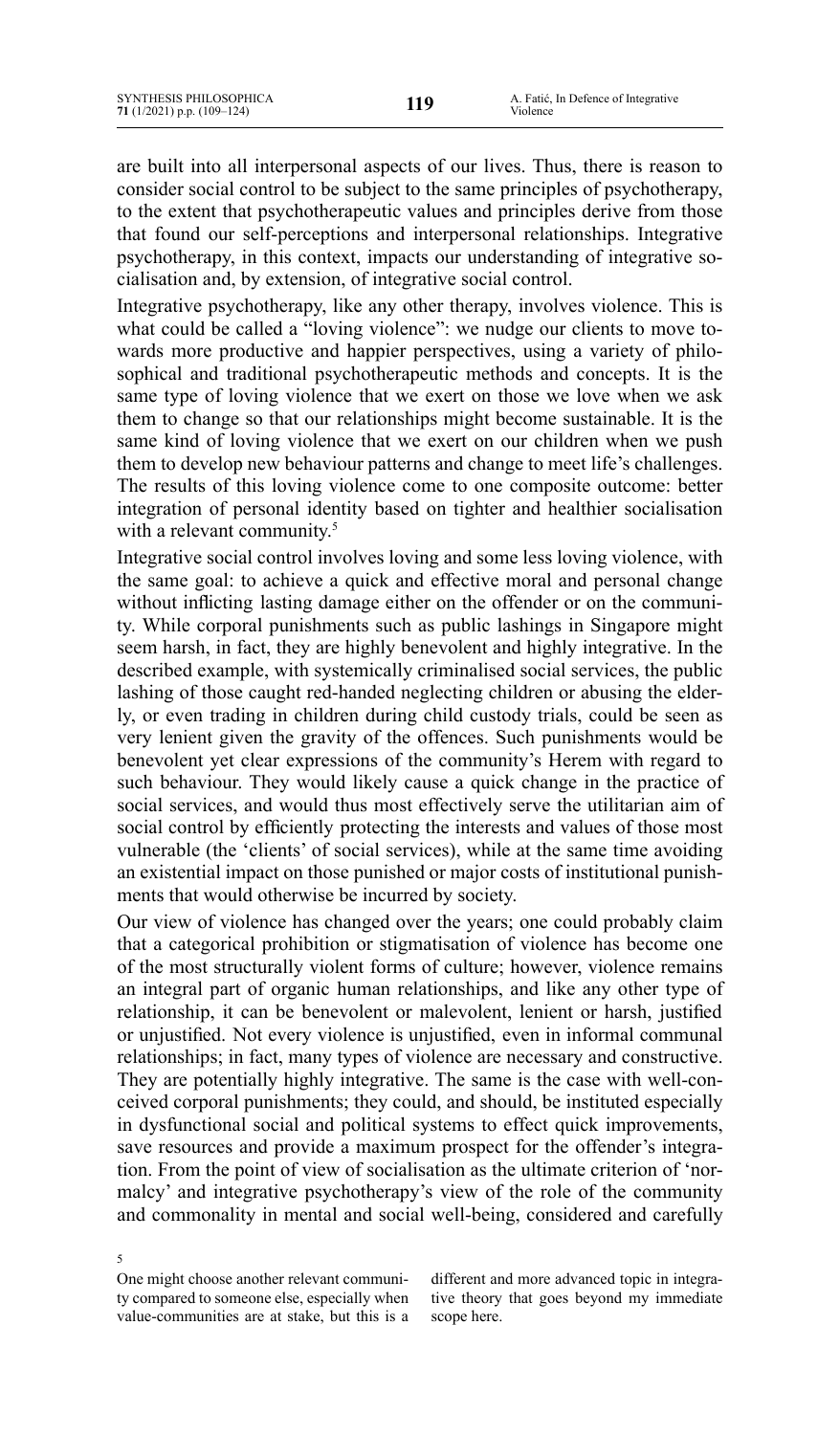conceived corporal punishments, while bold, are a safe and methodologically welcome potential change in the current institutional and highly punitive policies of social control.

# **Delimiting the Concept of Herem in the Modern Context**

In the contemporary culture of institutionalism, discussions of Herem, other than for reasons of sanctioning legally non-prohibited transgressions of vital norms of religious communities (various "curses" or "fatwas") are inevitably connected with the dysfunctionality of institutions. However, in the democratic context, there is a certain in-built deficiency of institutions in their ability to articulate and adequately implement the expressive function of punishment for transgressions that fly in the face of the community's most fundamental moral norms. Such is the situation with the modern judicial system.

While it is intuitively clear that the effectiveness of expressing public disapproval (more precisely, rage) over some of the most heinous crimes, such as trading children and custodies, depends on the promptness of apprehension of the perpetrators and the efficiency and effectiveness of the sanction, which must be meted out quickly and whose severity ideally should be in clear proportion to the heinousness of the crime, in modern judicial systems this never happens. One of the reasons is the protracted legal procedure and the numerous caveats of legal reasoning and the casting of doubt on the conclusions of the various phases of the legal process; another is a separate procedure for the actual implementation of the verdict, and the third is the changing political fortunes which, in some countries at least, often make the actual implementation of the penalties even more farfetched.

Possibilities for corruption in modern institutional systems are enormous, and specifically for corruption that cannot be institutionally detected or proven. A good example is the work of prosecution. In most democratic countries, prosecutors operate with a high degree of discretion. They are the ultimate judges of what actions they will qualify as crimes and whether and to what extent they will prosecute those crimes. There are policies in most countries to reduce the caseload by plea-bargaining or by offering the perpetrators the so-called "opportunity agreements", a way out of criminal prosecution in exchange for money being paid to the state budget. From a moral point of view, and from the standpoint of traditional legal theory, this is open and direct corruption. If the purpose of punishment is to express reproach of an action which threatens a community's basic values, and that punishment is forfeited for practical reasons, because there are many cases a prosecutor has to deal with, thus the turning of a blind eye on a crime is sold for money, then conceptually that is corruption institutionalised in modern democracies.

Wherever there is corruption, there is the possibility for even greater corruption. If prosecutors can give up on a prosecution, although clearly a crime has been committed, in exchange for money, and this is an official policy, there is a legitimate reason to consider whether and under what circumstances these same prosecutors may decide not to prosecute other crimes simply because that allows them to have a lower caseload.

In late 2020, Head of the Higher Court in Belgrade, Judge Aleksandar Stepanović, gained some notoriety in the Serbian media by revealing that in his court, which tries some of the most serious crimes and has a Special Department for Combatting Corruption, there are no large cases of corruption against public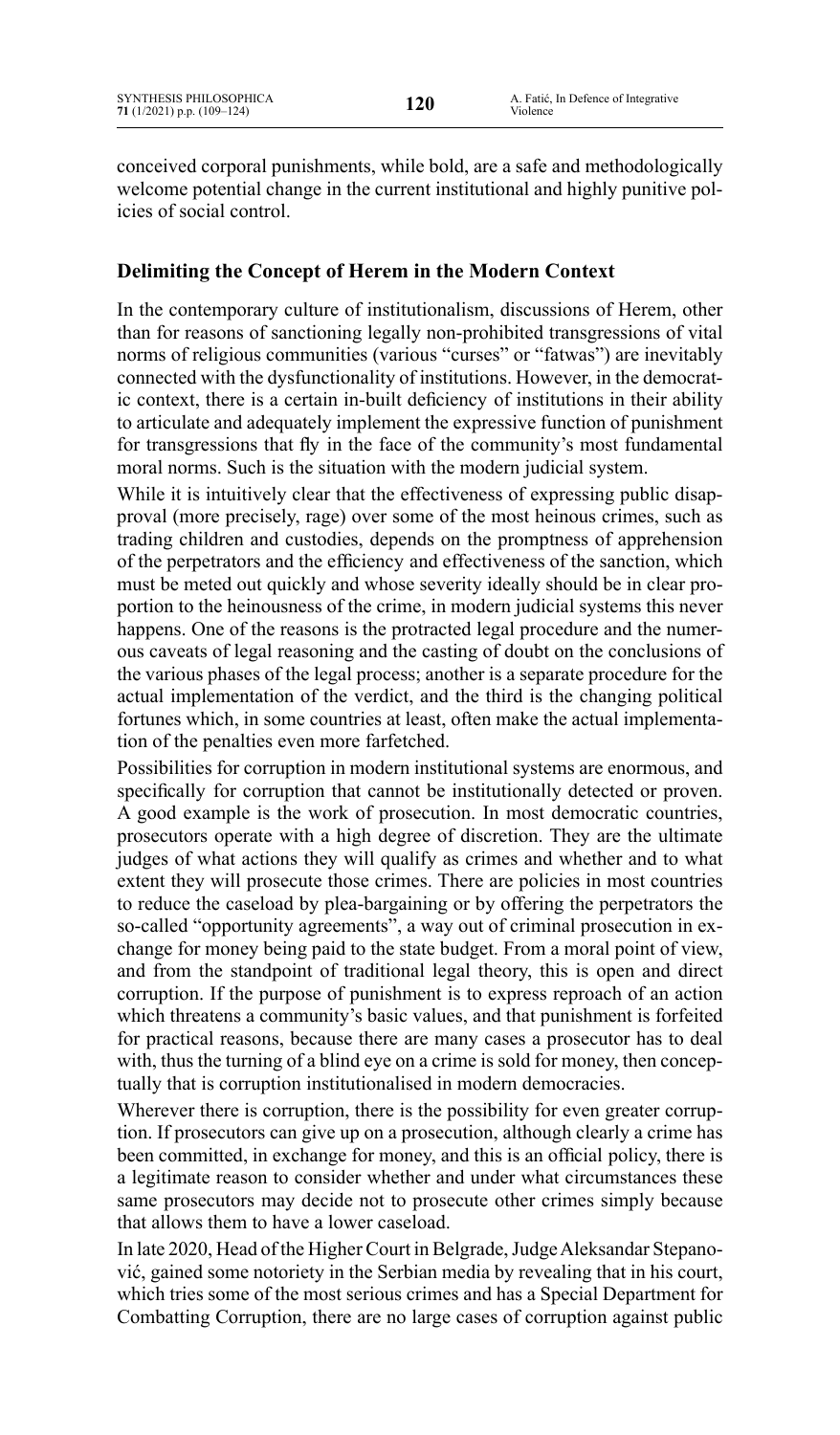servants or politicians, because the Special Prosecutor's Office for Combatting Corruption simply does not indict offenders (Stepanović, 2020). Their policy is to throw out criminal complaints. This created a scandal because it became clear that the Deputy Prosecutors in the Special Prosecutor's Office, who are paid twice the salary of an ordinary prosecutor of their rank, precisely because of the sensitivity of the matter they are in charge of dealing with, in fact, do nothing: they throw out complaints so that they have a "clean slate" every month, with no complicated cases. This gives rise to questions about what prevents those same people, who are subject to little oversight and even less repressive control, from actually selling their decisions to throw out criminal complaints. In the absence of controls and especially of public oversight, it is easily imaginable that throwing out a criminal complaint, for, say, tax evasion or for serious abuse of public office, may have its price. If institutionally, officially, one can avoid criminal prosecution for crimes such as inflicting serious injuries on another, family violence, or illegally seizing a child from another parent, in exchange for money, then conceptually there is a tiny step from that to the prosecutors actually engaging in individual corruption to throw out other criminal complaints within a blanket policy of non-prosecution, which clearly prevails in the described circumstances.

The question in such situations is not what to do to address corruption: the methodology for dealing with corruption is extensive, well-known and welltried in many places in the world; the problem, rather, is more principled and deep-seated. In some situations of institutional regulation, the very practicalities of institutional action are such that they invite moral compromises and even open corruption, such as in plea-bargaining, and much more so in applying prosecutorial opportunity. These are practices that are prevalent in all democratic countries, including those with the strongest judicial institutions, and everywhere they have the same ring of institutionalised corruption of selling the forgiveness of sin, or in the secular sense selling the turning of a blind eye to crime.

What happens when the transgressions of moral intuitions of a community accumulate to a degree which is intolerable from the point of view of the community's identity and values, and legal proceduralism is such that sanctioning such transgressions with an appropriate degree of expressive clarity is literally impossible, such as in the described case with the trade in children in Serbia and some other countries? What happens when those charged with protecting the vulnerable become the most heinous criminals, *en masse*, and the "system", or the institutions, have developed operational inertia simply not to act in such cases? This generates a morally intolerable situation that requires violent action. This is the context for Herem. That is why violence must not be proscribed categorically, and non-institutional, non-legal extreme violence must never be entirely morally banished. It may be that violence in most cases in everyday life is a dangerous and undesirable phenomenon, just as killing in ordinary civilian life is unacceptable; however, violence, even when it is illegal and extreme, just like killing in general, are not in principle unacceptable. There are cases where it is not only acceptable but morally necessary.

I remain at this relatively moderate position here because I feel that further research, bolder and with greater aspirations, is required based on this theme. I conclude that integrative violence, not only structural and contextual, but physical, corporal, is unjustly morally proscribed in modern communities, and that such violence has serious and indeed necessary prophylactic and thera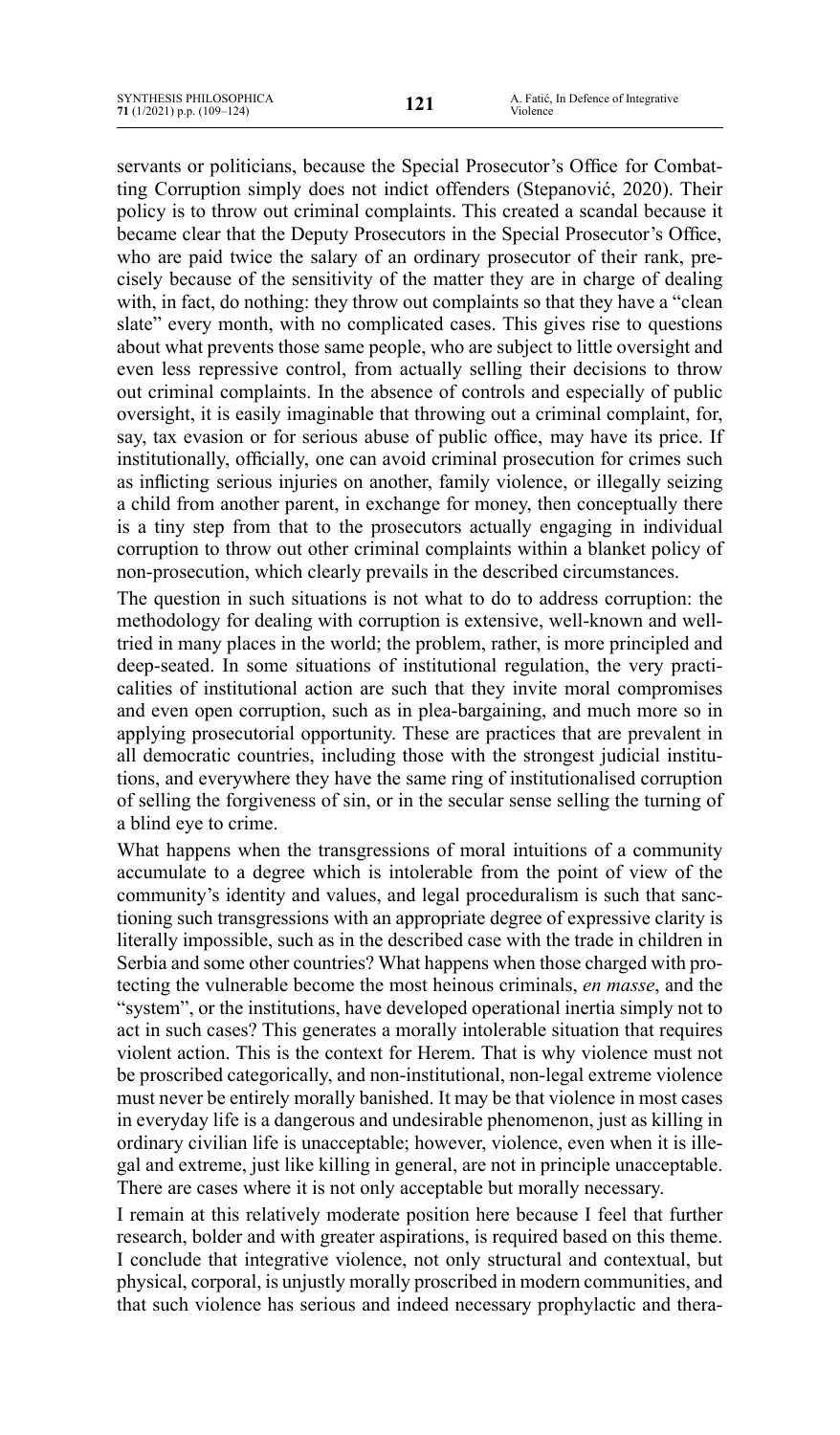peutic benefits. My argument remains short of what needs to be researched in the future, and that is the very serious, perhaps dark, but principally important question: can there, and under what conditions, exist a duty to kill someone for the benefit of a moral order? Specifically, can there exist a categorical moral duty to illegally kill a person who exemplifies and perpetuates those offences to a collective's moral self to such an extent that allowing such a person to continue the moral offence threatens the very moral sanity of a community?

Such dark questions may seem extreme theoretically, but practically, unfortunately, they are close to reality. Increasingly we see individuals who transgress fundamental community values in such heinous and morally appalling ways, to such an extent, in a context where institutions are principally unable to stifle their transgressions, that there is renewed discussion of "revolution", "post-revolutionary violence", even the Marxian old concept of "post-revolutionary dictatorship", in some modern societies.

Could it be that these old themes are merely echoes of the principled question proposed for further research, more precisely, the question of whether, deontically, a duty could be established, with full philosophical and logical rigour, to illegally kill along the lines of Herem? Perhaps that is the fundamental practical philosophical concept that extrapolates the extremes of my argument here, where my present argument falls short of addressing this provocative topic fully, but points to its inevitability in future research, all in the context of truly organic social control. In other words, can we really conceive of organicism in social control apart from a broader organicism of social organisation and a consensus to protect fundamental morality that means out identity? And how far are we entitled, or have a moral duty, to go in pursuing that protection of fundamental moral intuitions that make us who we are?

# **Bibliography**

Austin, John (1995): *The province of jurisprudence determined*, Cambridge University Press, Cambridge.

*Beta* (2020a): "Rakić: potrebna depolitizacija ustanova socijalne zaštite", *Beta* (19 August 2020). Available at: [https://beta.rs/vesti/politika-vesti-srbija/132243-rakic-potrebna](https://beta.rs/vesti/politika-vesti-srbija/132243-rakic-potrebna-depolitizacija-ustanova-socijalne-zastite)[depolitizacija-ustanova-socijalne-zastite](https://beta.rs/vesti/politika-vesti-srbija/132243-rakic-potrebna-depolitizacija-ustanova-socijalne-zastite) (accessed on 30 August 2020).

*Beta* (2020b): "Vlada Srbije dodelila zaplenjenu rakiju bolnici u Kruševcu za dezinfekciju radnih površina", *Beta* (24 August 2020). Available at: [https://beta.rs/vesti/drustvo](https://beta.rs/vesti/drustvo-vesti-srbija/132505-vlada-srbije-dodelila-zaplenjenu-rakiju-bolnici-u-krusevcu-za-dezinfekciju-radnih-povrsina)[vesti-srbija/132505-vlada-srbije-dodelila-zaplenjenu-rakiju-bolnici-u-krusevcu-za](https://beta.rs/vesti/drustvo-vesti-srbija/132505-vlada-srbije-dodelila-zaplenjenu-rakiju-bolnici-u-krusevcu-za-dezinfekciju-radnih-povrsina)[dezinfekciju-radnih-povrsina](https://beta.rs/vesti/drustvo-vesti-srbija/132505-vlada-srbije-dodelila-zaplenjenu-rakiju-bolnici-u-krusevcu-za-dezinfekciju-radnih-povrsina) (accessed on 30 August 2020).

Beta; Global Media Planet (2020): "UNESCO: Vlast u Srbiji da objasni navode o kriminalu u centrima za socijalni rad", *Global Media Planet* (8 August 2020). Available at: [http://](http://www.globalmediaplanet.info/unesco-15230-2/) [www.globalmediaplanet.info/unesco-15230-2/](http://www.globalmediaplanet.info/unesco-15230-2/) (accessed on 20 November 2020).

Beta; N1 (2020a): "UNESCO katedra traži odgovore o nehumanom postupanju centara za socijalni rad", *N1* (2 August 2020). Available at: [https://rs.n1info.com/vesti/a625754](https://rs.n1info.com/vesti/a625754-unesco-katedra-trazi-odgovore-o-nehumanom-postupanju-centara-za-socijalni-rad/) [unesco-katedra-trazi-odgovore-o-nehumanom-postupanju-centara-za-socijalni-rad/](https://rs.n1info.com/vesti/a625754-unesco-katedra-trazi-odgovore-o-nehumanom-postupanju-centara-za-socijalni-rad/) (accessed on 20 November 2020).

Beta; N1 (2020b): "Ministarstvo ignoriše ombudsmana, oduzimanje 'dece ulice' i dalje na snazi", *N1* (20 August 2020). Available at: [https://rs.n1info.com/vesti/a631637](https://rs.n1info.com/vesti/a631637-ministarstvo-ignorise-ombudsmana-oduzimanje-dece-ulice-i-dalje-na-snazi) [ministarstvo-ignorise-ombudsmana-oduzimanje-dece-ulice-i-dalje-na-snazi](https://rs.n1info.com/vesti/a631637-ministarstvo-ignorise-ombudsmana-oduzimanje-dece-ulice-i-dalje-na-snazi) (accessed on 20 November 2020).

Braithwaite, John (1989): *Crime, shame and reintegration*, Cambridge University Press, Cambridge.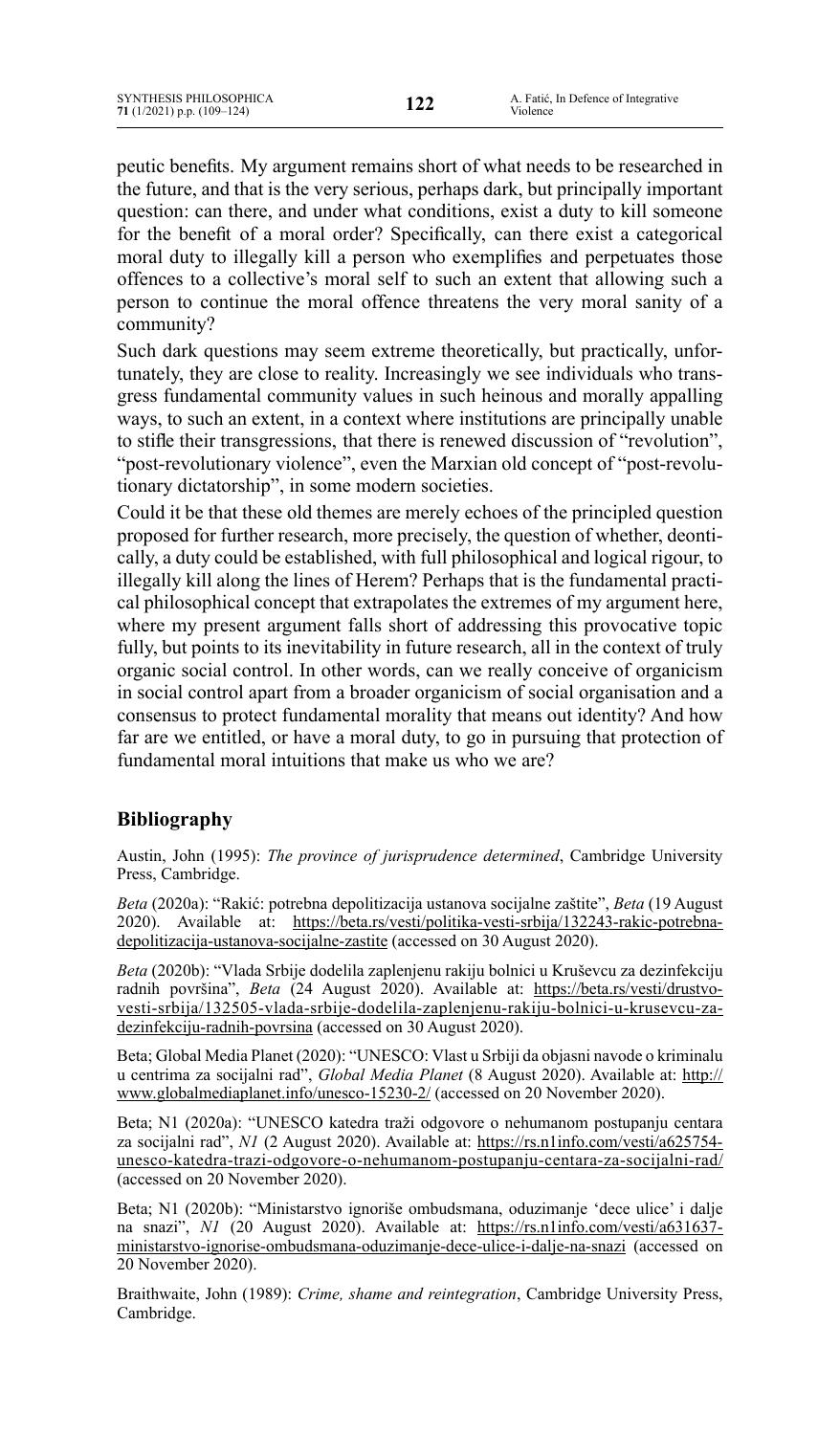Christie, Nils (1981): *Limits to pain*, Universitetsforlaget, Oslo.

Fatić, Aleksandar (1995): *Punishment and restorative crime-handling. A social theory of trust*, Ashgate, Aldershot.

Fatić, Aleksandar (2020a): *Integrativna psihoterapija*, Institut za filozofiju i društvenu teoriju, Belgrade.

Fatić,Aleksandar(2020b): "Organizovani kriminal u centrima za socijalnirad" ["Organised crime in the social services"], *Novi magazin* (2020), 27 August, pp. 27–29.

Goodin, Robert (1995): *Utilitarianism as a Public Philosophy*, Cambridge, Cambridge University Press.

J. C. M. (2020): "Zaštitnik građana pokrenuo kontrole zbog slučaja podvođenja deteta u Aleksincu", *Južne vesti* (25 August 2020). Available at: [https://www.juznevesti.com/](https://www.juznevesti.com/Drushtvo/Zastitnik-gradjana-pokrenuo-kontrole-zbog-slucaja-podvodjenja-deteta-u-Aleksincu.sr.html) [Drushtvo/Zastitnik-gradjana-pokrenuo-kontrole-zbog-slucaja-podvodjenja-deteta-u-](https://www.juznevesti.com/Drushtvo/Zastitnik-gradjana-pokrenuo-kontrole-zbog-slucaja-podvodjenja-deteta-u-Aleksincu.sr.html)[Aleksincu.sr.html](https://www.juznevesti.com/Drushtvo/Zastitnik-gradjana-pokrenuo-kontrole-zbog-slucaja-podvodjenja-deteta-u-Aleksincu.sr.html) (accessed on 20 November 2020).

*Novosti* (2020): "Trovao starce životinjskim lekom: Uhapšen direktor Zavoda za smeštaj odraslih lica 'Male pčelice'", *Novosti* (14 August 2020). Available at: [https://www.novosti.](https://www.novosti.rs/srbija/vesti/909443/trovao-starce-zivotinjskim-lekom-uhapsen-direktor-zavoda-smestaj-odraslih-lica-male-pcelice) [rs/srbija/vesti/909443/trovao-starce-zivotinjskim-lekom-uhapsen-direktor-zavoda](https://www.novosti.rs/srbija/vesti/909443/trovao-starce-zivotinjskim-lekom-uhapsen-direktor-zavoda-smestaj-odraslih-lica-male-pcelice)[smestaj-odraslih-lica-male-pcelice](https://www.novosti.rs/srbija/vesti/909443/trovao-starce-zivotinjskim-lekom-uhapsen-direktor-zavoda-smestaj-odraslih-lica-male-pcelice) (accessed on 20 November 2020).

Redmond,Jonathan D. (2004): *Ordinary psychosis and the body: a contemporary Lacanian approach*, London, Palgrave Macmillan.

Scimecca, Joseph A. (1993): "Theory and alternative dispute resolution: a contradiction in terms", in: Denis J. D. Sandole, Hugo Van der Merwe (eds.), *Conflict resolution theory and practice: integration and application*, Manchester, Manchester University Press, pp. 211–221.

Stepanović, Aleksandar (2020): "Predsednik Višeg suda Stepanović: Nemamo suđenja za visoku korupciju, Dolovac daje izjave kao da živimo u Skandinaviji", *Krik* (11 November 2020), interview (led by Stevan Dojčinović, Bojana Jovanović). Available at: [https://](https://www.krik.rs/predsednik-viseg-suda-stepanovic-nemamo-sudjenja-za-visoku-korupciju-dolovac-daje-izjave-kao-da-zivimo-u-skandinaviji/) [www.krik.rs/predsednik-viseg-suda-stepanovic-nemamo-sudjenja-za-visoku-korupciju](https://www.krik.rs/predsednik-viseg-suda-stepanovic-nemamo-sudjenja-za-visoku-korupciju-dolovac-daje-izjave-kao-da-zivimo-u-skandinaviji/)[dolovac-daje-izjave-kao-da-zivimo-u-skandinaviji/](https://www.krik.rs/predsednik-viseg-suda-stepanovic-nemamo-sudjenja-za-visoku-korupciju-dolovac-daje-izjave-kao-da-zivimo-u-skandinaviji/) (accessed on 20 November 2020).

Verhaeghe, Paul (2008): *On being normal and other disorders: a manual for clinical psychodiagnostics*, Carnac Press, London.

### **Aleksandar Fatić**

### **U obranu integrativnog nasilja**

#### **Kako filozofijska praksa može povećati organsku društvenu kontrolu**

#### **Sažetak**

*Rad se bavi odnosom između organskih i institucionalnih oblika društvene kontrole s točke gledišta mogućeg doprinosa filozofijske prakse razumjevanju društvenih sankcija. Argumentacija polazi od empirijske činjenice da zakoni i ustavi različitih zemalja, u svojim preambulama, najčešće definiraju svrhu kažnjavanja u utilitarističkom svjetlu. Ovaj operativno-utilitarni karakter institucionalne društvene kontrole sličan je utilitarnoj prirodi filozofskog savjetovanja kao praktične djelatnosti. Kada se kontrola, koja podrazumijeva neku vrstu »nasilja«, sagleda u širokom razumijevanju pojma* nasilje*, otvara se prostor za diskusiju o izazovnom i kontroverznom pitanju o tome može li nasilje biti integrativno kako u smislu integracije vrijednosti, tako i u smislu potvrđivanja nečijeg socijalnog statusa nakon prijestupa, i to u mjeri većoj nego što su to institucionalizirane i od pojedinca relativno konceptualno udaljene vrste sankcija.*

### **Ključne riječi**

organsko društvo, institucionalne kazne, društvena kontrola, filozofsko savjetovanje, integrativna praksa